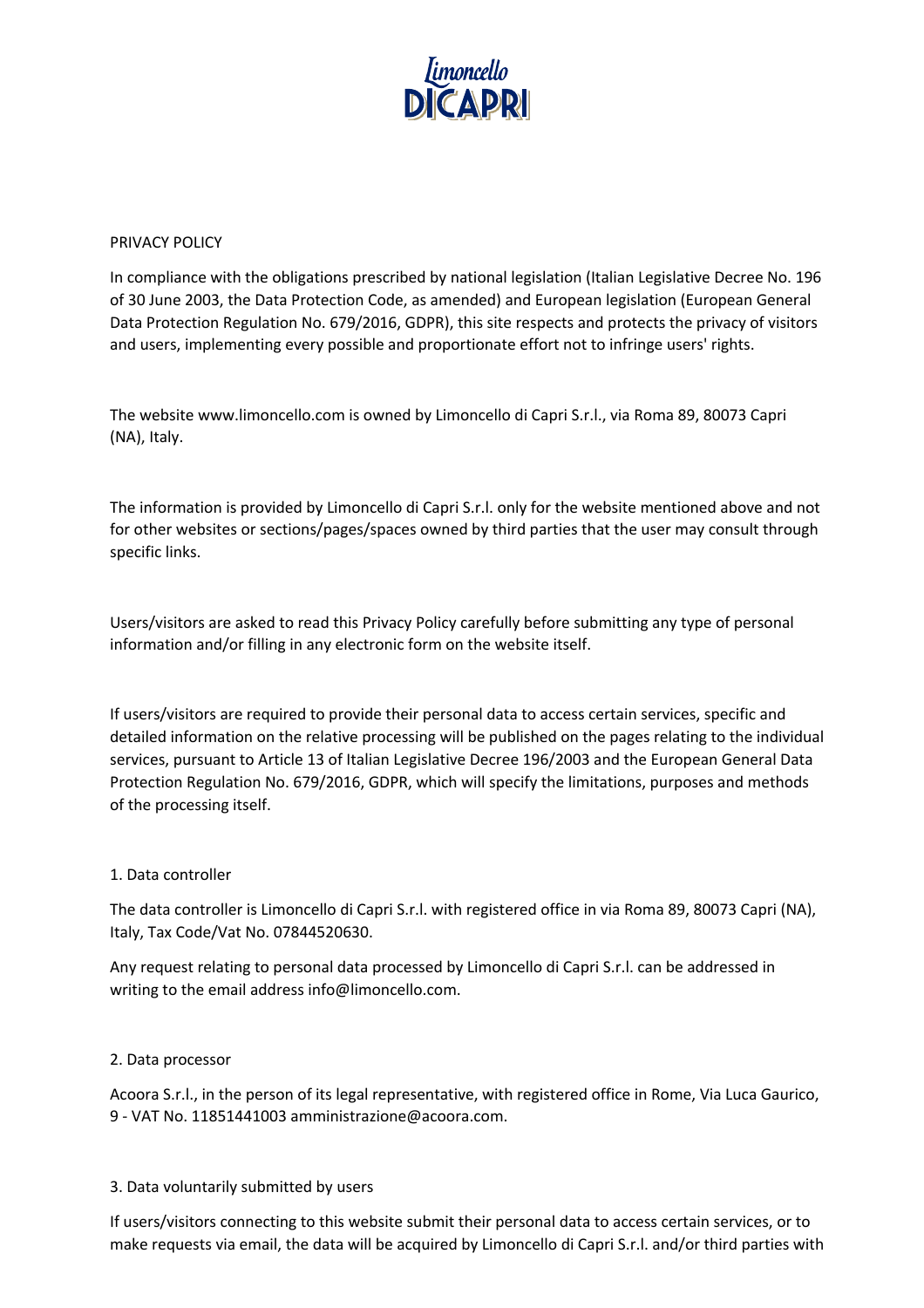which Limoncello di Capri S.r.l. may provide the service requested by the user/visitor; this data will be processed exclusively to respond to the request, or to provide the service in accordance with this Policy and the specific Privacy Policy provided at the time of subscription to individual services. The personal data expressly provided by users/visitors will be disclosed to third parties only if this is necessary to comply with the requests of the users/visitors themselves, without prejudice to the provisions of the specific Policies for the individual services.

## a. Purpose of the processing for profiling purposes

With the data subject's specific consent, Limoncello di Capri S.r.l. may use data provided voluntarily to improve the services offered according to its customers' needs and to obtain information on commercial behaviour and habits.

The profiling activity concerning individuals or groups may be performed through processing customer identification data through a relationship between the data that enables identification of the data subjects and analytical indications relating to their personal sphere (tastes, preferences, habits, needs and consumer choices). The data will be processed electronically or digitally. The processing methods will be relevant and not excessive in relation to the type of services rendered.

For processing data related to profiling, it is mandatory to acquire specific and separate consent from the data subject, who is informed as of now that this provision is entirely optional and any refusal will not entail any consequence (apart from preventing data processing for profiling purposes).

## b. Purpose of the processing for direct marketing purposes

With the data subject's specific consent, Limoncello di Capri S.r.l. may use the data provided voluntarily for direct marketing activities, to develop studies, research or market statistics; send advertising and informational material; perform direct sales or placement of products or services; send commercial information; provide interactive commercial communications. For data processing aimed at conducting direct marketing activities, it is mandatory to acquire specific and separate consent from the data subject, who is informed as of now that this provision is entirely optional and any refusal will not entail any consequence (apart from preventing data processing for direct marketing purposes).

For certain forms of communication by email, fax, automated call systems and MMS or SMS messages or other types, the need for specific and separate consent is also prescribed by specific provisions regarding unwanted communications or distance selling (Italian Legislative Decree 196/2003 and the GDPR). Also in the latter cases, data submission is entirely optional and any refusal will have no consequence (apart from preventing data processing).

#### 4. Rights of data subjects

Data subjects have the right at any time to obtain confirmation of the exists of their data and to know its content and origin, verify its accuracy or request its integration, updating or rectification (Italian Legislative Decree 196/2003 and the GDPR).

By virtue of this article, users have the right to obtain confirmation of the existence of personal data concerning them, even if not yet recorded, and its provision in an intelligible form.

They also have the right to obtain information on the following aspects: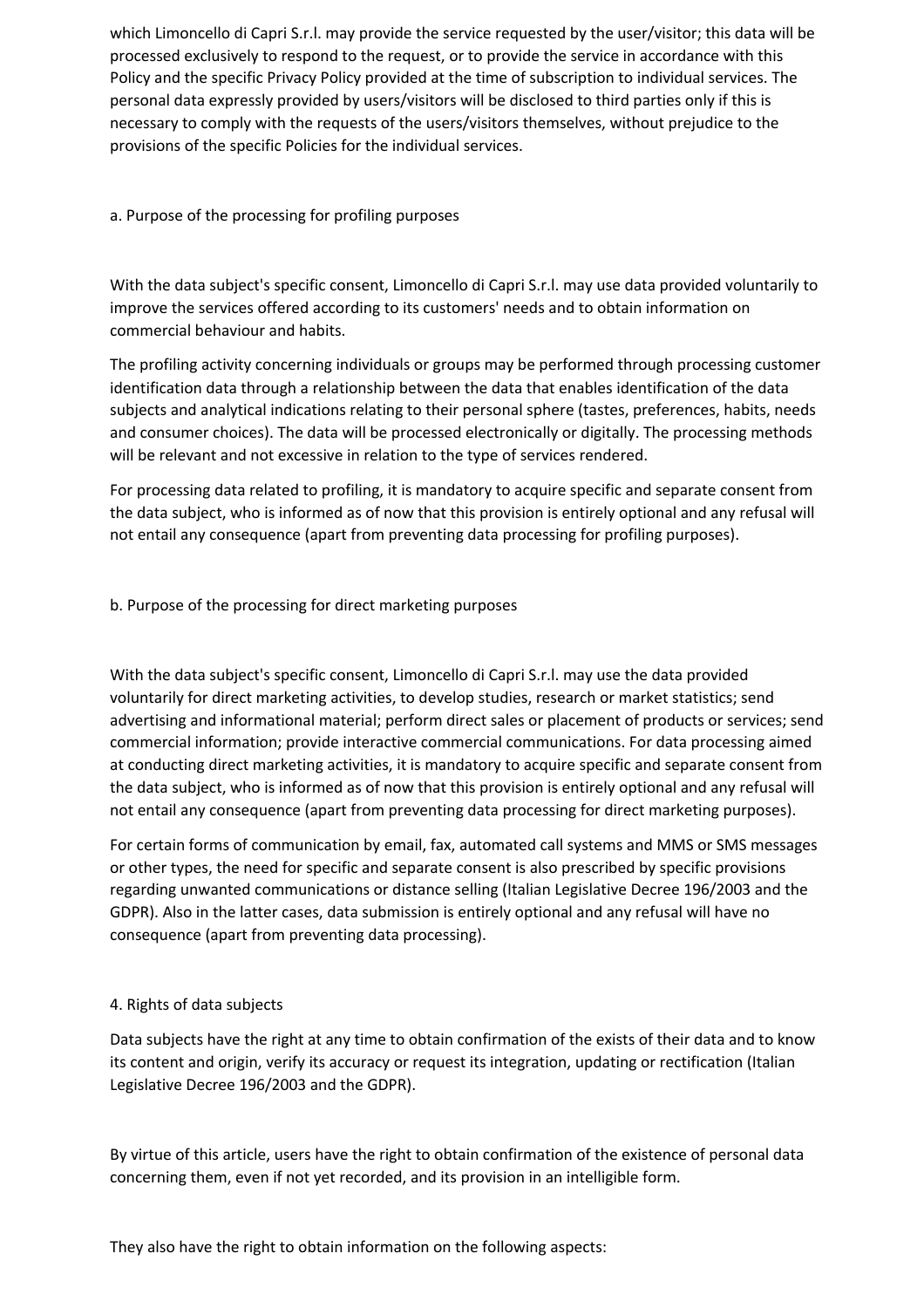(a) origin of the personal data;

(b) purposes and methods of processing;

(c) logic applied in the case of processing performed with the aid of electronic tools;

(d) identification details of the data controllers, the data processors and the representative appointed pursuant to Article 5, paragraph 2;

(e) parties or categories of parties to whom personal data may be communicated or who can learn about it as the appointed representative in the territory of the State, managers or agents.

The user also has the right to obtain:

(a) updating, rectification or, when desired, integration of data;

(b) cancellation, transformation into anonymous form or blocking of data processed in violation of the law, including data which need not be kept for the purposes for which it was collected or subsequently processed;

(c) attestation that the operations referred to in points a) and b) have been brought to the attention, including, regarding their content, persons to whom the data has been disclosed or disseminated, except when this fulfilment proves impossible or involves using means that are manifestly disproportionate to the protected right.

Finally, the users have the right to object, in whole or in part:

(a) for legitimate reasons, to the processing of personal data concerning them, even if pertinent to the purpose of collection;

(b) to the processing of personal data concerning them for the purpose of sending advertising materials or direct selling or for conducting market research or commercial communication.

The rights prescribed by Italian Legislative Decree 196/2003 and the GDPR may be exercised by writing to info@limoncello.com, Limoncello di Capri S.r.l. S.S. 145 KM 21,512, 80062 Meta (NA), Italy.

# 5. Duration of processing

The duration of the processing is to be understood as lasting until the request for its cancellation or restriction.

#### 6. Processing methods

Your personal data will be processed using suitable paper, electronic and/or digital methods, strictly for the aforementioned purposes and, in any case, in such a way as to guarantee the security and confidentiality of the data itself.

#### 7. Data processing location

The processing connected to the web services of this website is conducted at the aforementioned headquarters of the company Limoncello di Capri S.r.l. and is only handled by personnel assigned to processing, or by any persons assigned to occasional maintenance operations.